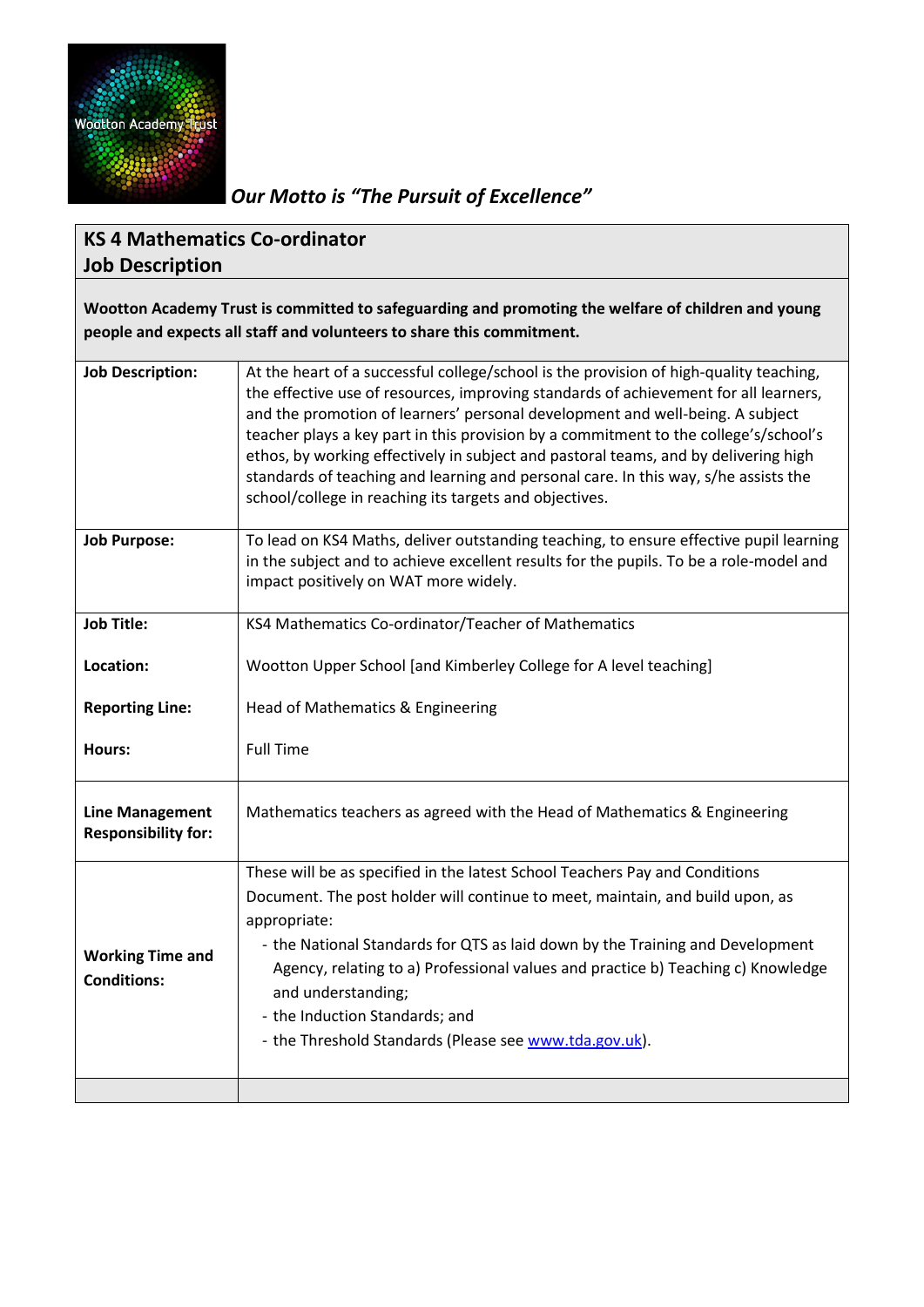| Principal               | <b>Key responsibilities:</b>                                                                                    |  |
|-------------------------|-----------------------------------------------------------------------------------------------------------------|--|
| Accountabilities/       |                                                                                                                 |  |
| <b>Responsibilities</b> | To lead on the design, development and review of the KS4 Mathematics schemes<br>$\overline{\phantom{a}}$        |  |
|                         | of learning, lesson plans and resources for the KS4 curriculum                                                  |  |
|                         | To maintain expert knowledge of T & L at KS4, keeping abreast of the latest<br>$\overline{\phantom{a}}$         |  |
|                         | research and publications, attending courses and disseminating great practice to                                |  |
|                         | members of the department                                                                                       |  |
|                         | To visit successful KS4 Mathematics providers and include good practice observed<br>$\overline{\phantom{a}}$    |  |
|                         | when planning for provision at WAT                                                                              |  |
|                         | To support the Head of Department with monitoring and evaluation of teaching<br>$\overline{\phantom{a}}$        |  |
|                         | and learning within KS4 Mathematics by conducting regular learning walks, lesson                                |  |
|                         | plan checks, book looks and lesson observations                                                                 |  |
|                         | To support or coach less experienced members of the team to develop great<br>$\overline{\phantom{a}}$           |  |
|                         | teaching practice at KS4                                                                                        |  |
|                         | To research, amend and administer appropriate assessments for all KS5<br>$\overline{\phantom{a}}$               |  |
|                         | <b>Mathematics courses</b>                                                                                      |  |
|                         | To track and monitor data at KS4, identifying learners requiring additional support<br>$\overline{\phantom{a}}$ |  |
|                         | and managing interventions                                                                                      |  |
|                         | To review the KS3 curriculum and advise the Head of Department of amendments                                    |  |
|                         | needed to best prepare learners for study at KS4.                                                               |  |
|                         | To plan, resource and deliver imaginative, interactive and inspiring lessons that                               |  |
|                         | ensure that effective learning takes place and learners make excellent progress                                 |  |
|                         | To provide a nurturing and stimulating classroom and academy environment that                                   |  |
|                         | helps pupils/students to develop as learners                                                                    |  |
|                         | To maintain/establish positive behaviour for learning across the whole academy<br>$\overline{\phantom{a}}$      |  |
|                         | To contribute to the effective working of the academy<br>$\overline{\phantom{a}}$                               |  |
|                         | To support learners in the acquisition and development of learning dispositions<br>$\overline{\phantom{a}}$     |  |
|                         | and positive character traits                                                                                   |  |
|                         | To provide stimulating and enriching extra-curricular opportunities for learners<br>$\overline{\phantom{a}}$    |  |
|                         | and potentially for members of the wider school community                                                       |  |
|                         | To be accountable for learner progress and attainment levels in their own classes.<br>$\overline{\phantom{a}}$  |  |
|                         | <b>Outcomes and activities Teaching and learning:</b>                                                           |  |
|                         | With direction from the Head of Department, to plan and prepare effective                                       |  |
|                         | teaching modules and lessons                                                                                    |  |
|                         | To teach engaging and effective lessons that motivate, inspire and involve learners<br>$\overline{\phantom{a}}$ |  |
|                         | and improve learner attainment                                                                                  |  |
|                         | To use regular assessments to monitor progress and set targets                                                  |  |
|                         | To respond accordingly to the results of such monitoring to differentiate                                       |  |
|                         | intervention                                                                                                    |  |
|                         | To utilise a full range of AfL strategies                                                                       |  |
|                         | To maintain regular and productive communication with parents, to report on<br>$\overline{\phantom{a}}$         |  |
|                         | progress, sanctions and achievements                                                                            |  |
|                         | To promote reading and teach literacy skills.                                                                   |  |
|                         | <b>Academy culture:</b>                                                                                         |  |
|                         |                                                                                                                 |  |
|                         | To help create a strong academy community, characterised by consistent, orderly                                 |  |
|                         |                                                                                                                 |  |
|                         | behaviour and caring, respectful relationships by maintaining a presence around<br>the Academy                  |  |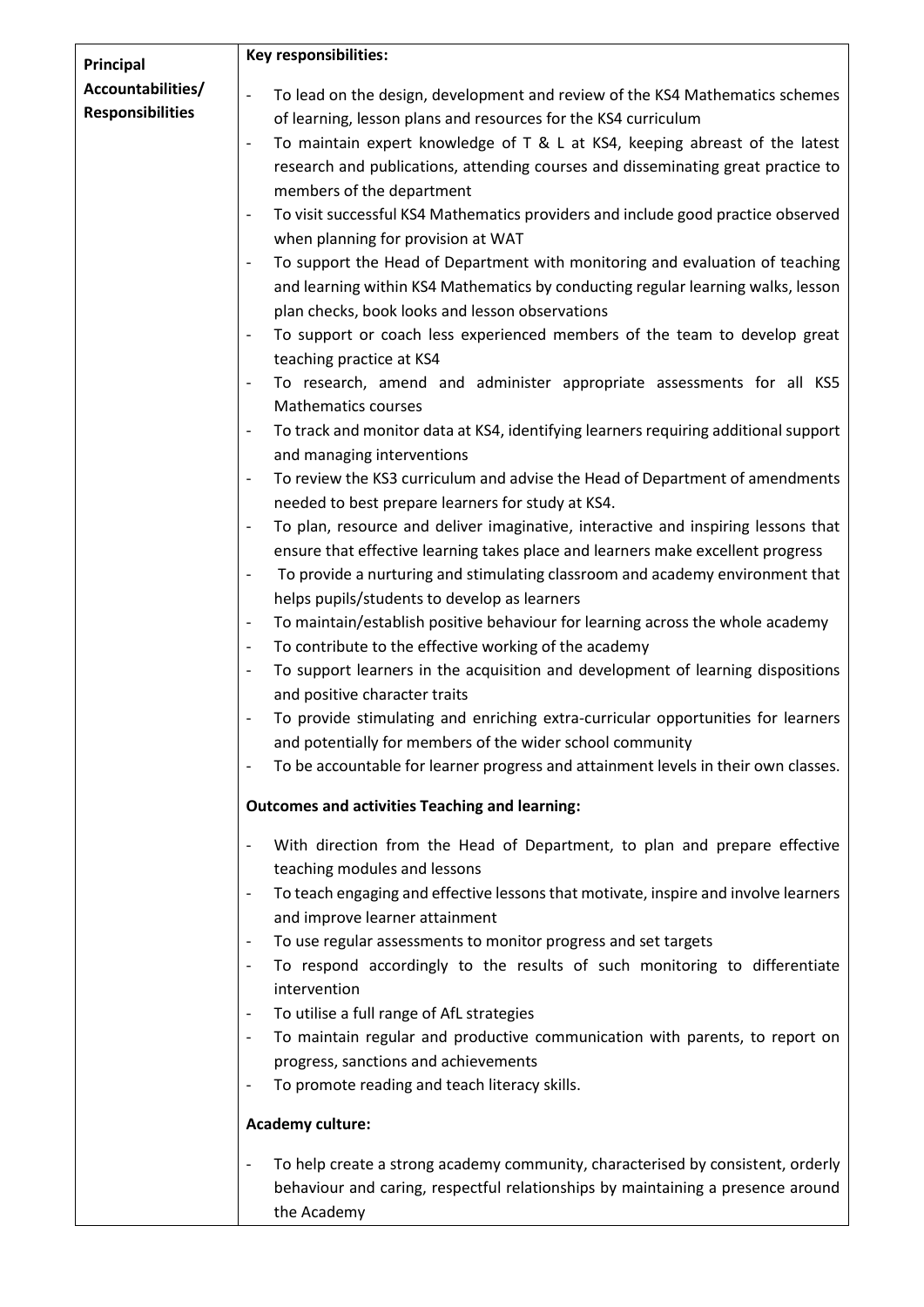| To help develop an Academy culture and ethos that is utterly committed to<br>achievement                                                |
|-----------------------------------------------------------------------------------------------------------------------------------------|
| To demonstrate a commitment to equality of opportunity for all members of the                                                           |
| Academy's community                                                                                                                     |
| To actively promote the Academy at all times<br>$\overline{\phantom{a}}$                                                                |
| To contribute to discussions at meetings<br>$\overline{\phantom{a}}$                                                                    |
| To contribute to the writing and implementation of the Academy Improvement<br>$\overline{\phantom{a}}$                                  |
| Plan                                                                                                                                    |
| To be active in issues of pupil welfare and support.<br>$\overline{\phantom{a}}$                                                        |
|                                                                                                                                         |
| Other:                                                                                                                                  |
| To be a form tutor and deliver PSHCE sessions to the form group                                                                         |
| To undertake other various responsibilities as directed by the Head of Department<br>$\overline{\phantom{a}}$<br>or Executive Principal |
| To undertake the main professional duties of a teacher as set out in the STPCD<br>$\overline{\phantom{a}}$                              |
| To meet the expectations of all WAT staff as laid out in the Code of Conduct Policy<br>$\overline{\phantom{a}}$                         |
| To uphold all Trust policies with consistency and diligence.                                                                            |
| <b>Other Specific Duties:</b>                                                                                                           |
| To undertake any other duty as specified by the STPCD not mentioned in the above.                                                       |
| To comply with any reasonable request from a manager to undertake work of a similar                                                     |
| level that is not specified in the job description.                                                                                     |
| The job description is current at the date shown, but, in consultation with you may be                                                  |
| changed by the Executive Principal to meet changing regulations or circumstances.                                                       |
| These would be commensurate with the grade and title of the post.                                                                       |
|                                                                                                                                         |
|                                                                                                                                         |